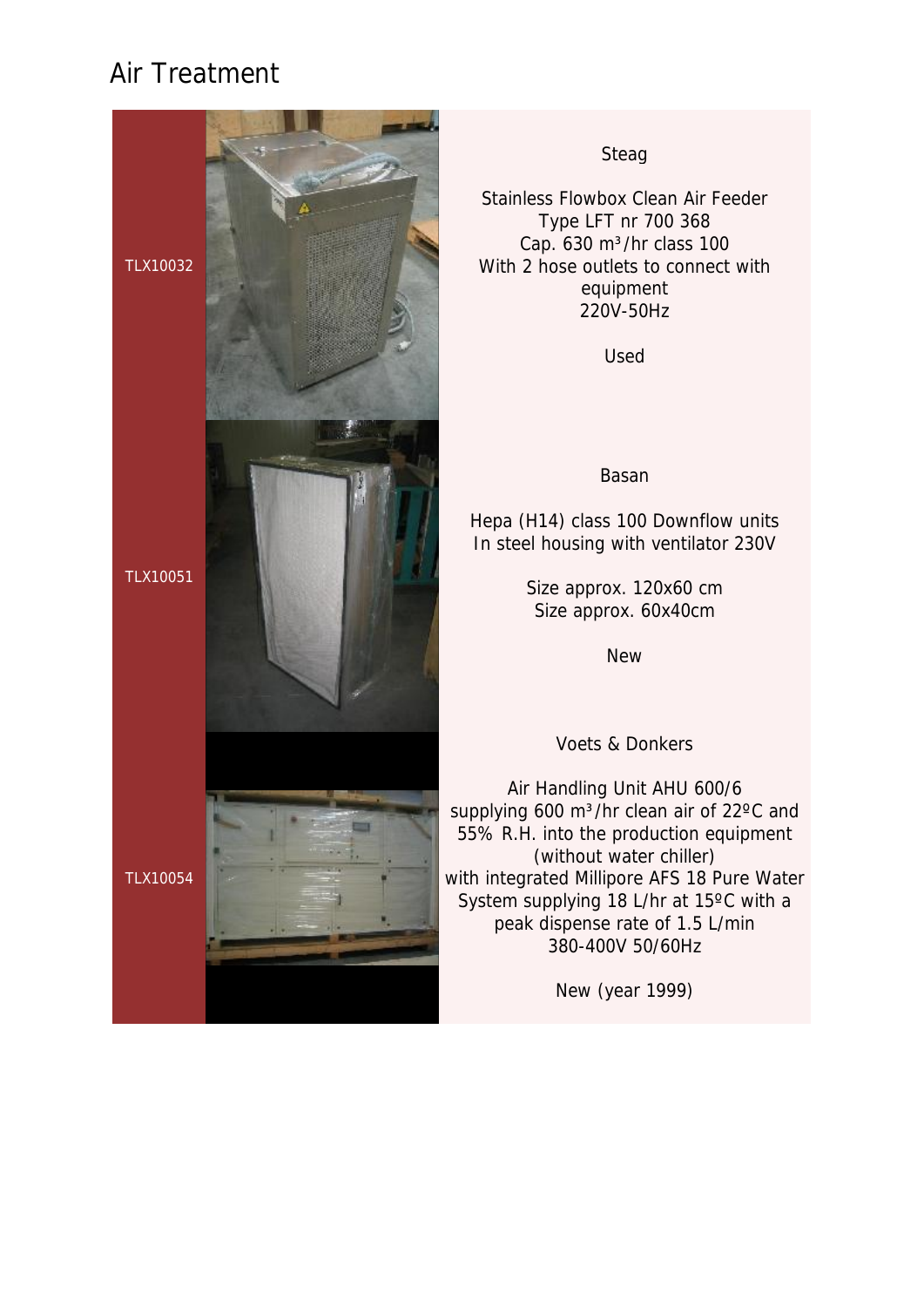

Piping 200mm and installation materials for AHU 600/6 air handling unit

Toolex no. 3922 064 42361

New

#### Basan

Downflow unit on frame with curtain 1800 m3/h LxWxH = 1570x755x2600mm

> 110V/60Hz Toolex no. 3922 079 15301

> 220V/50Hz Toolex no. 3922 079 15291

> > **New**

Basan

Hepa filter in MDF box  $LxWxH = 61x91,5x29,3mm$ 

Toolex no. 3922 064 44041

**New**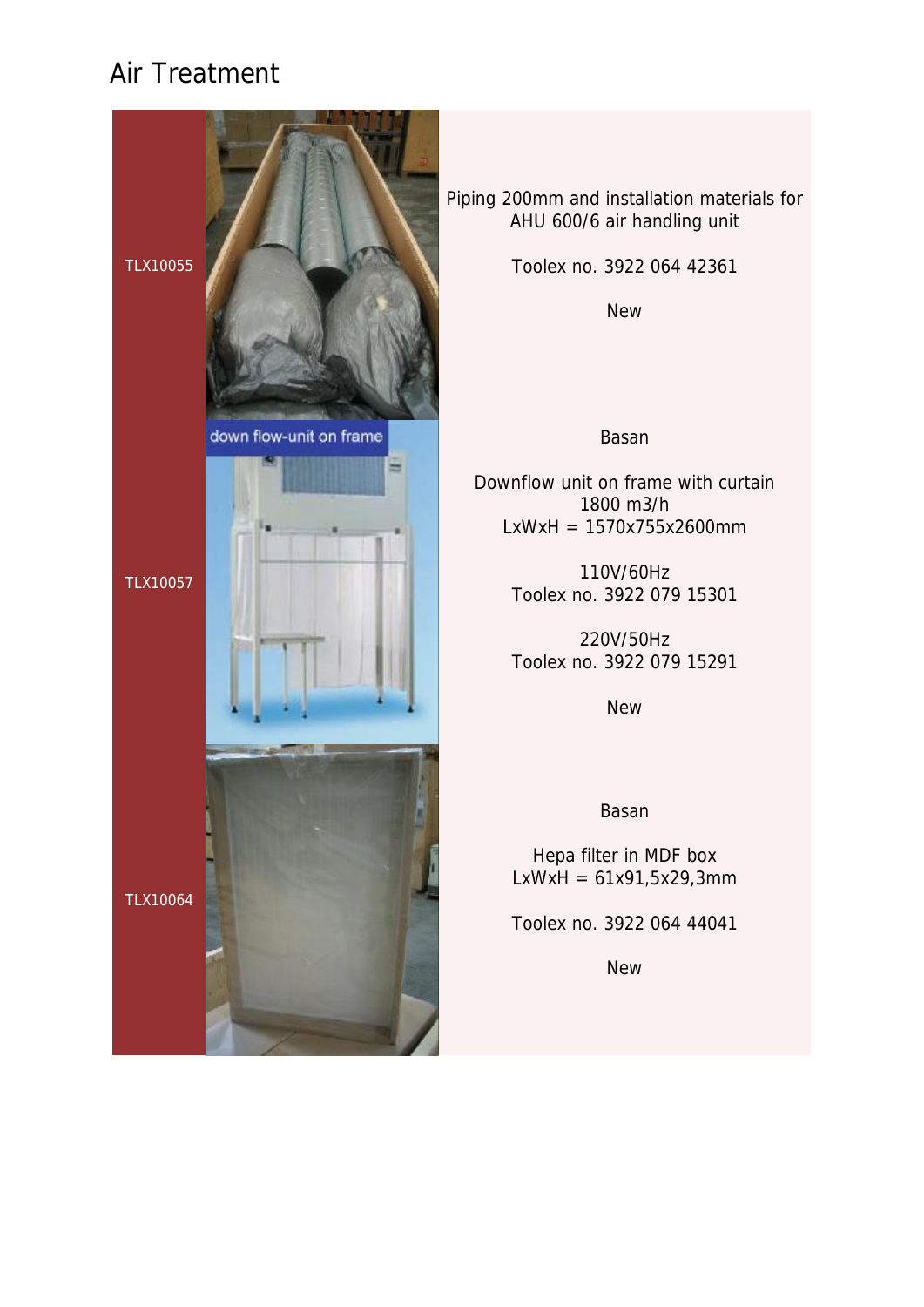

Nieuwe Weme

Environmental box Elements Dyliner fifo NWT-WAC 230V - 50/60Hz Dimension: (LxWxH) 125 x 65 x 50 cm

New

Voets & Donkers

Heater for Elements Deyliner AHU 500/0 Temp. ->  $100^{\circ}$ C  $\pm$  1°C Airflow 500m3/hr  $\pm$  50m3/hr PID controlled 380-400V 50/60Hz

New

Clean Air Techniek

Flowbox Clean Air Feeder Cap.  $650 \text{ m}^3/\text{hr}$  class 100 With EU5 air intake filter, Hepa EU13 air supply filter and 2 hose outlets diam. 75 and 125 mm 380V-50Hz

Used

Voets & Donkers

Air Handling Unit AHU 600/5 Supplying 600 m<sup>3</sup>/hr clean air of 22°C and 55% R.H. into the production equipment (without water chiller)

380-400V 50/60Hz

Used (in good condition) (Year 1997)